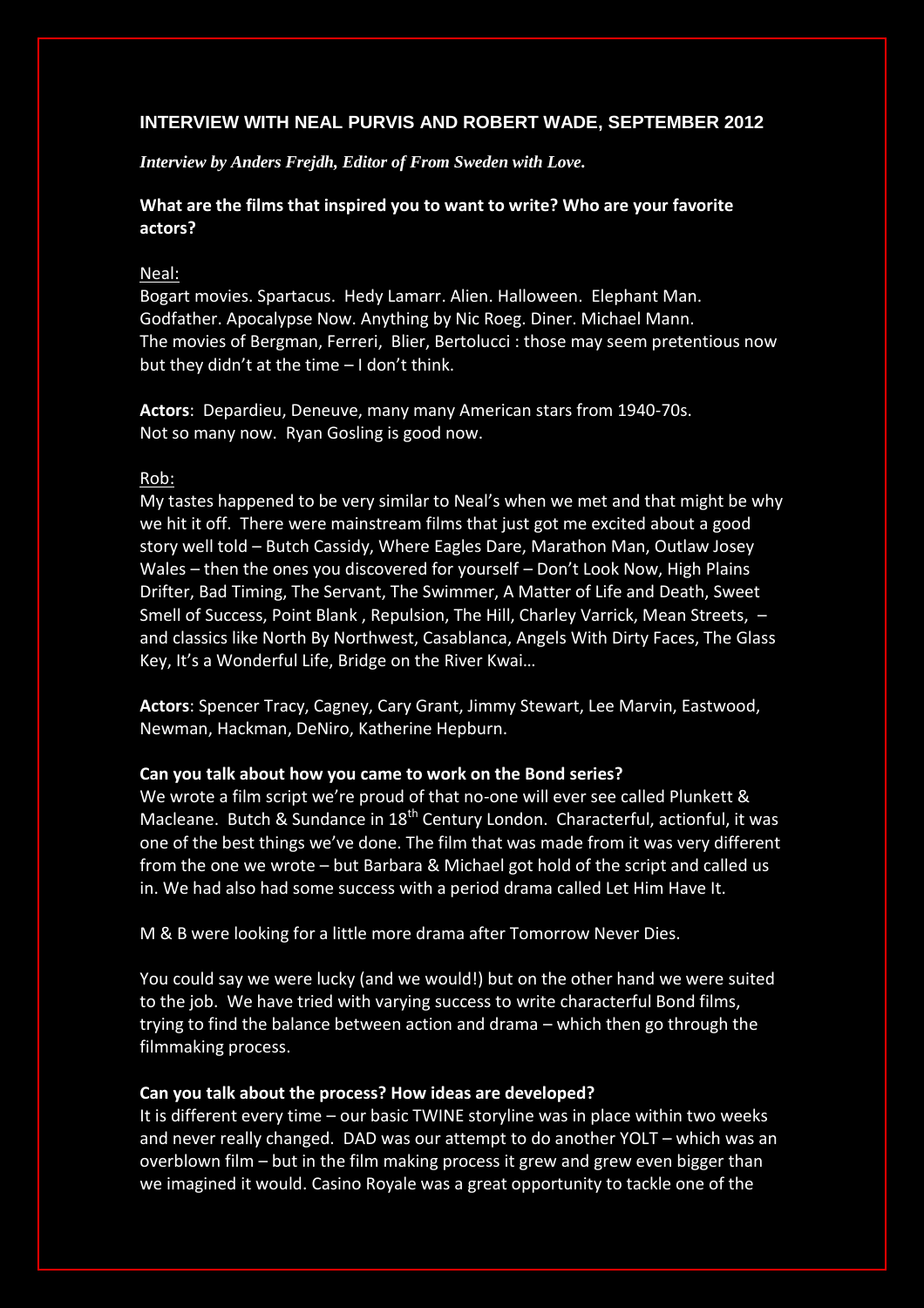original books – the primary challenge being to make a cold war era plot that's settled by a game of cards work in a contemporary setting – while adding action that scaled it up. We're very happy with our work on that with the sinking Venetian house providing a spectacle, yet somehow in keeping with the tone of the novel.

Quantum however changed a great deal from what we wrote. We tried something quite ambitious and perhaps too self-indulgently-linked to the events and characters of Casino – but when those elements got stripped out, the film sort of fell between two stools. With Skyfall the process was different again, with the director involved from the off - it was a slow evolution, but always with a common ambition and intention for the type of film we were making. And it's looking very good!

## **How closely involved are Barbara Broccoli and Michael G. Wilson in the development process?**

Sometimes very, sometimes a little less – they are 'creative producers' but also support/encourage creativity from their directors and writers. They like to be involved but they also expect you to do your job!

### **Do you work with Greg Wilson, and what is his role?**

Greg has worked in various capacities – music department, script department, editing – he's a friend and a valuable part of the team.

# **Michael is very technically oriented. How much research do you have to do when coming up with a Bond plot?**

You're right. Michael is very knowledgeable. It has to be a possible/reasonable idea to get past him. The research side is both vital and fun – just as it obviously was for Fleming. Who knows, if he had learned that the Russians had experimented with mirrors in space to provide cheap street lighting in Siberia – good cover for a secret super-weapon if you then focused those rays – then we might have ended up with a Fleming story called Die Another Day!

**What have been the biggest challenges of your involvement with Bond over the years, and with writing a new film? From where do you get ideas and inspiration?** Harder every time – with Casino it was great to finally get a book. Hence our desire to make two films from it (although it didn't work out that way). The challenges are what you might expect them to be if you were asked to come up with a Bond plot. To make it a true Bond while not repeating what's gone before. The crucial aspect is you're making the real thing – not a pastiche. And you must stick to Fleming.

# **From my research, I understand you were not involved on the set once filming commenced on Casino Royale and Quantum of Solace. Could you tell us a bit more on your involvement on The World Is Not Enough and Die Another after shooting started?**

DAD was the only Bond in which we were involved during shooting – mainly because there was a major change to the third act very late in the day, which led to huge rewrites as we went into production. As on any movie you try and support the director with his vision. If he wanted a funny line we'd give three or four - and he'd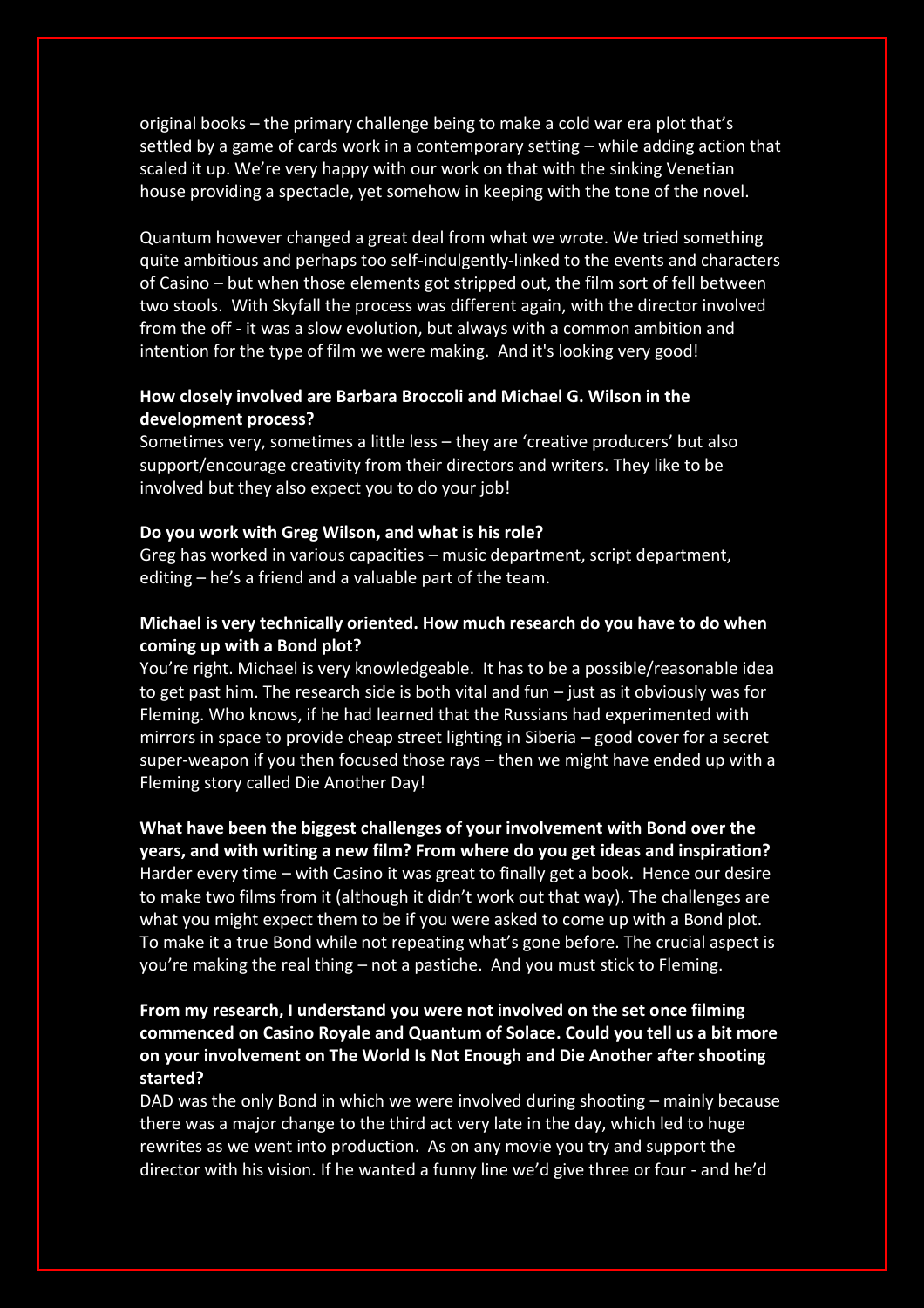choose the one he preferred.

As to the others, you can still be called in after the film has been shot for extra lines and adjustments.

# **How different is the finished result to your original idea regarding the Bonds? (Whether in actual changes to story or dialogue, or just in the tone of the piece.)** Very different. The film you shoot in your head is so different. It even took us a while to realize that Casino Royale was going to be good.

### **How much of the action is created by you vs. stunt ideas imposed on you?**

We always strive for the action to evolve from the settings, as part of the developing story, something like the chase at the Palio in QOS being a typical example. We write our version of the action and stunts – eg the free-running on the construction site in Casino Royale – then the stunt team get to work and use some things, discard/improve others. We loved the crane fight/jump and Bond running through the wall – not our ideas.

The helicopter saws were suggested to us as an action element for  $TWINE - we$  then came up with the caviar factory on the water as a way of making it work. The hole jump had been suggested to us but we weren't the ones who put it in Quantum.

**How do you feel about the good reviews for CR vs. the criticism of QOS?** Most of the criticism of QOS was fair enough – it was following a hard act.

## **How likely do think it is that we will ever get to see scenes such as [Bond checks into hotels and flirts with the female staff] again?** Very.

## **Can you tell us about the difference in writing Pierce Brosnan's Bond vs. the Bond for Daniel Craig?**

Pierce was great at emotion and humour. The tricky part was character development – he was part of the series where Bond was already fully formed.

Our script for Casino was originally written for Fleming's Bond – there was no actor in place. It gave us the opportunity to try and start the formation process – how he became Bond and how he continued to struggle with being Bond. And Skyfall has been written very much as a vehicle to explore Daniel Craig's Bond – an unpredictable loner who tries to hide any warmth because he's scared it's a weakness…

**Do you know the current status with SPECTRE and Blofeld now that Kevin McClory is no longer with us? What are the chances of using that concept again?** We're not really sure but we think it's unlikely. One day that might be sorted out.

# **Have you ever considered to take Bond to Sweden or any other of the Scandinavian countries in your screenplays?**

Well Daniel's been there already. Might mix his films up? We haven't been to Sweden but loved working in Denmark on a movie. If we ever did another Bond we'd love to bring him to Scandinavia.